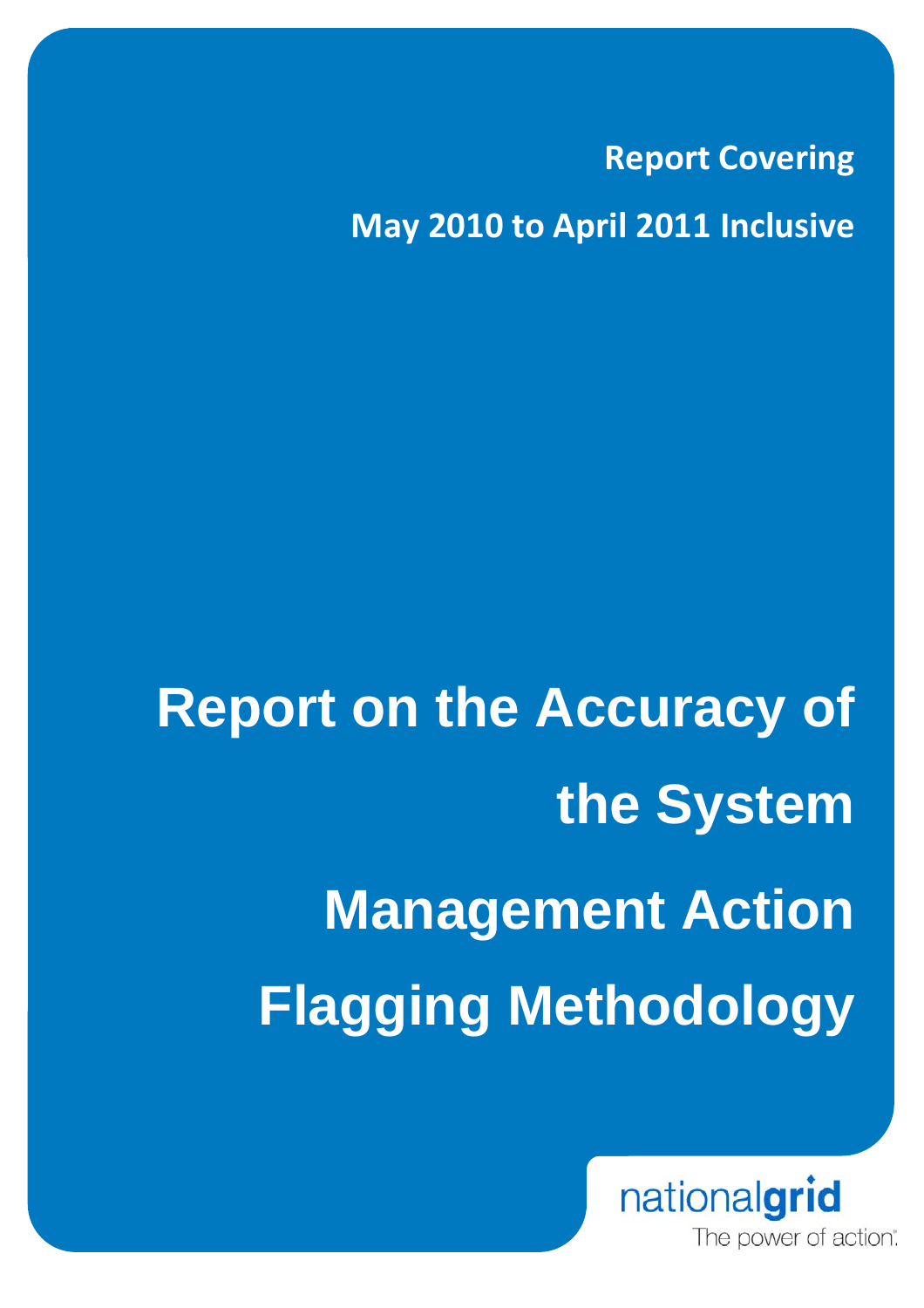# **Executive Summary**

The P217A – Revised Tagging Process and Calculation of Cash Out Prices was implemented from November 2009. The modification aims to remove pollution from the imbalance price caused by actions taken to resolve transmission constraints. Under this modification the System Operator determines which actions are taken to resolve constraints and flag these actions. These flags are then sent to the BSC Systems and used in the imbalance price calculation methodology.

National Grid developed a System Management Action Flagging Methodology Statement (SMAF) which outlines the methodology used by the System Operator in determining what actions should be flagged as constraints.

To ensure that the flagging methodology is operating as intended, National Grid committed to produce a report after the first six months, and thereafter on an annual basis, looking at the accuracy of the methodology and considering any materiality. This is the second of such reports, covering the 12 months between May 2010 – April 2011 inclusive.

The initial report covering the first 6 months found that in almost all cases P217A flagging methodology was correctly applied in the spirit of the Balancing Services Code, with only 2.6% of overall actions being subject to potential error, and where error may have occurred these had a limited impact on imbalance prices. It also noted that a more robust assessment process was desirable.

This report finds that as a result of the success of a range of actions to increase the robustness of the P217A flagging process the number of potential errors has fallen to 0.88% of overall actions and that those few inaccuracies which may have slipped through had a negligible impact on imbalance prices.

If you have any comments or queries on this report, please contact National Grid on:

## **balancingservices@uk.ngrid.com**

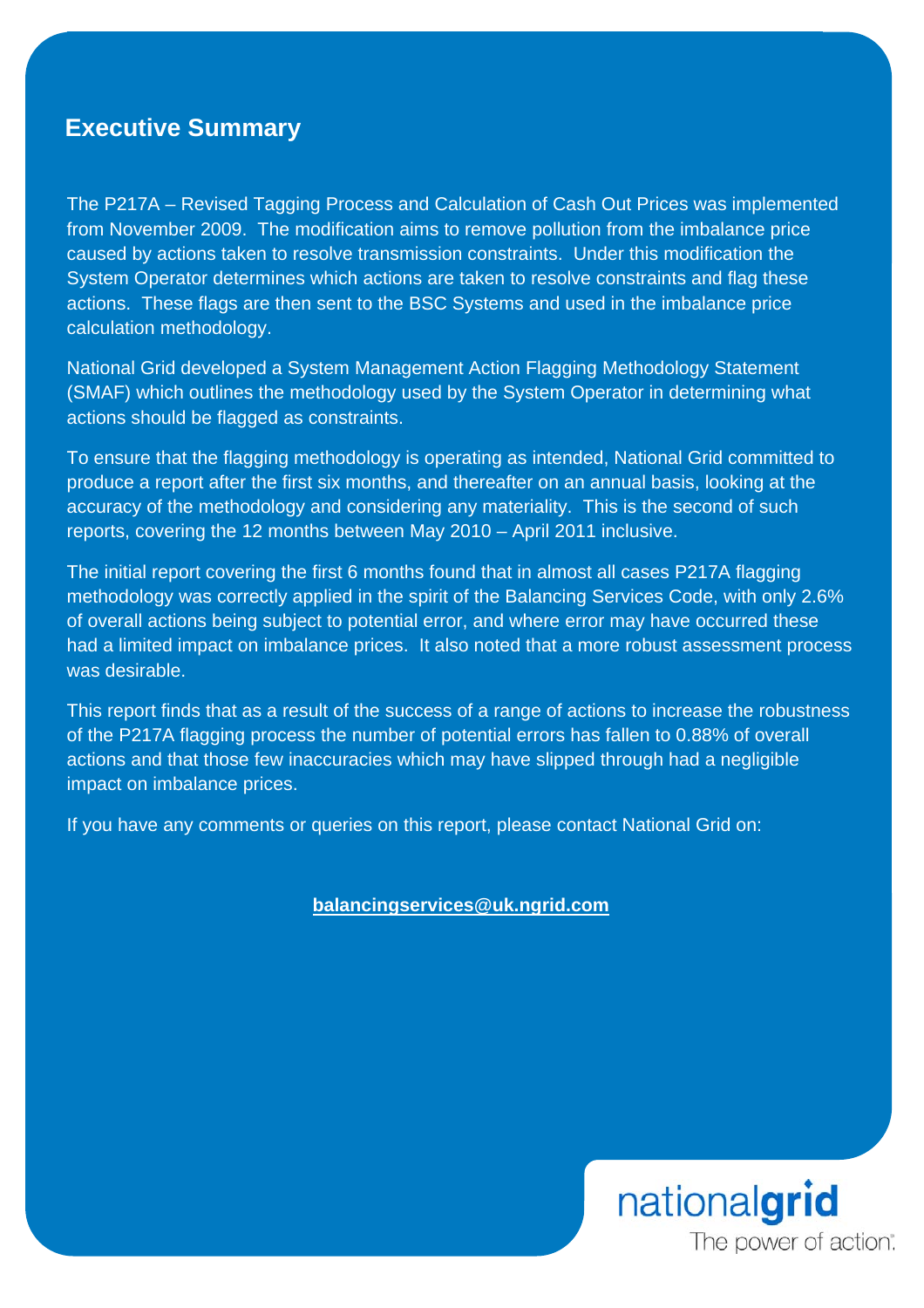# **Contents**

# 1 Introduction

- 1.1 Purpose of Report
- 1.2 Outline of P217A Flagging
- 1.3 P217A Flagging Assessment Methodology
- 2 Flagging Accuracy
	- 2.1 Overall Statistics
	- 2.2 Flagging Errors Known in Real Time
	- 2.3 Assessment of P217A Flagging Accuracy by Cross Reference to SUPERBAAR Constraint Tagging
	- 2.4 Discrepancies Interpretation Discussion

# 3 Materiality

- 3.1 Materiality of Inaccuracies
- 3.2 Materiality & Flagging Accuracy Conclusion
- 4 Performance Year on Year
	- 4.1 Discussion of Performance Year-on-Year
- 5 Conclusions
	- 5.1 Flagging Performance Conclusions

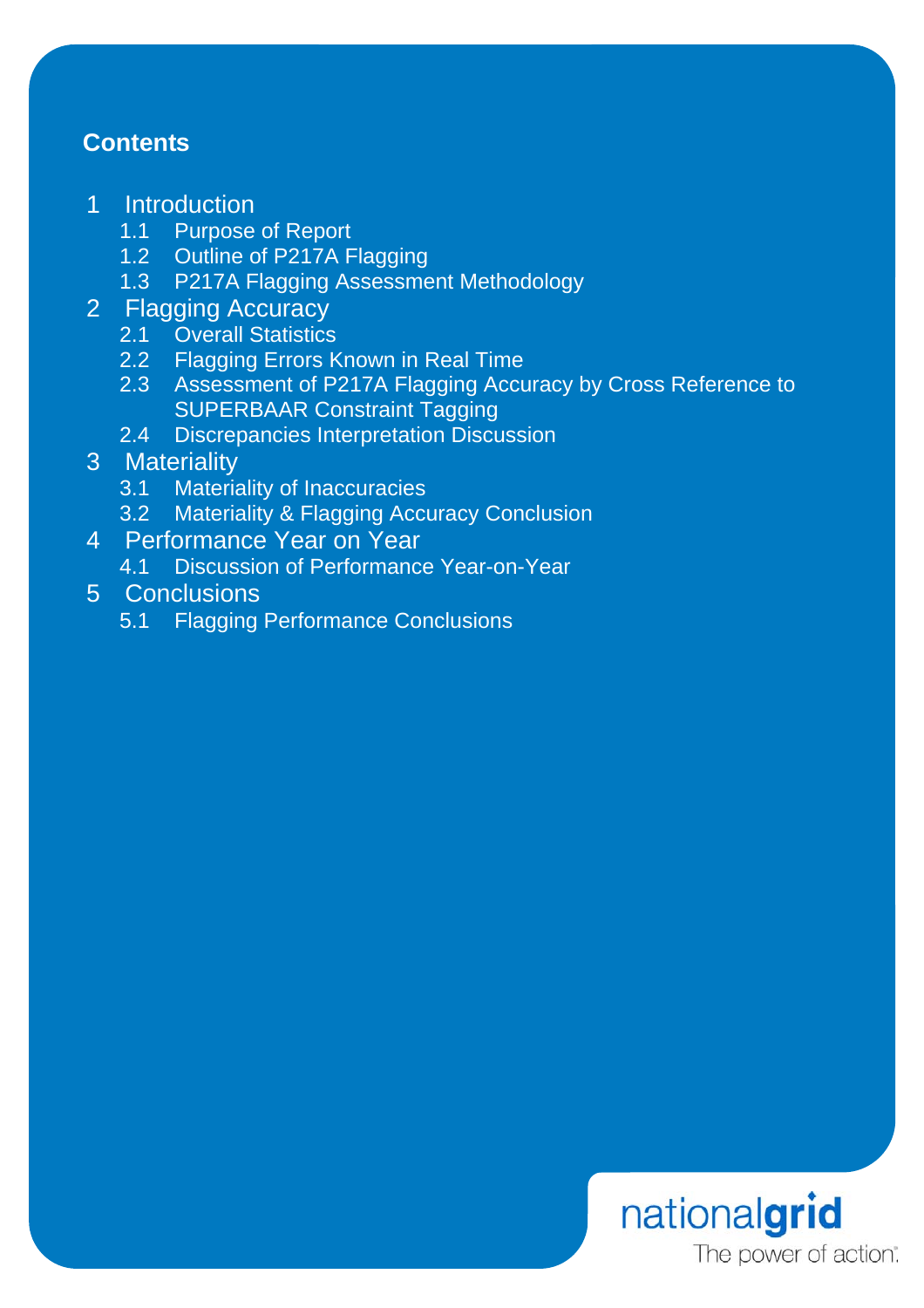# Section 1 **Introduction**

*This section provides an introduction as to the rationale behind the development of this report.*

# **1.1 Purpose of the report**

The objective of this report is to present a review of the accuracy of the P217A flagging process that took place between  $1<sup>st</sup>$  May 2010 –  $30<sup>th</sup>$  April 2011. Under the SMAF Methodology Statement, National Grid is required to report on the accuracy of the flagging methodology 6 months after implementation and thereafter, on an annual basis. This is the second report and so spans 12 months of P217A operation and National Grid's flagging of constraint actions.

## **1.2 Outline of P217A SO Flagging**

The rationale behind the development of this report is discussed in the initial report document covering November 2009 – April 2010. Its objective is to remove distortive pollution from cash out caused by bids Offer Acceptances (BOAs) taken to resolve transmission constraints. This follows from a P217A review begun in 2007, which so far as concerns this report states that from the 5th November 2009, under the Balancing Settlement Code (BSC) section Q5.3.1(d) and section Q6.3.2(b) National Grid is required to assess whether an action is wholly or partly taken to resolve a transmission constraint. Such actions are 'SO-Flagged' for the purposes of the BSC Systems who then determine the cash prices using the P217A cash out price methodology.

In practice SO-Flagging of BOA actions occurs when National Grid identifies specific Balancing Mechanism Units (BMUs) that, in the event of an active transmission constraint, would be utilised to resolve the constraint, and actions on these units are subsequently flagged by National Grid Control Room in real time for the duration of resolving a constraint . When the Control Room is satisfied that the transmission constraint is no longer active the BMUs are de-flagged and therefore, any actions taken thereafter are not flagged as resolving a constraint. The accuracy with which this flagging takes place is the subject of this report.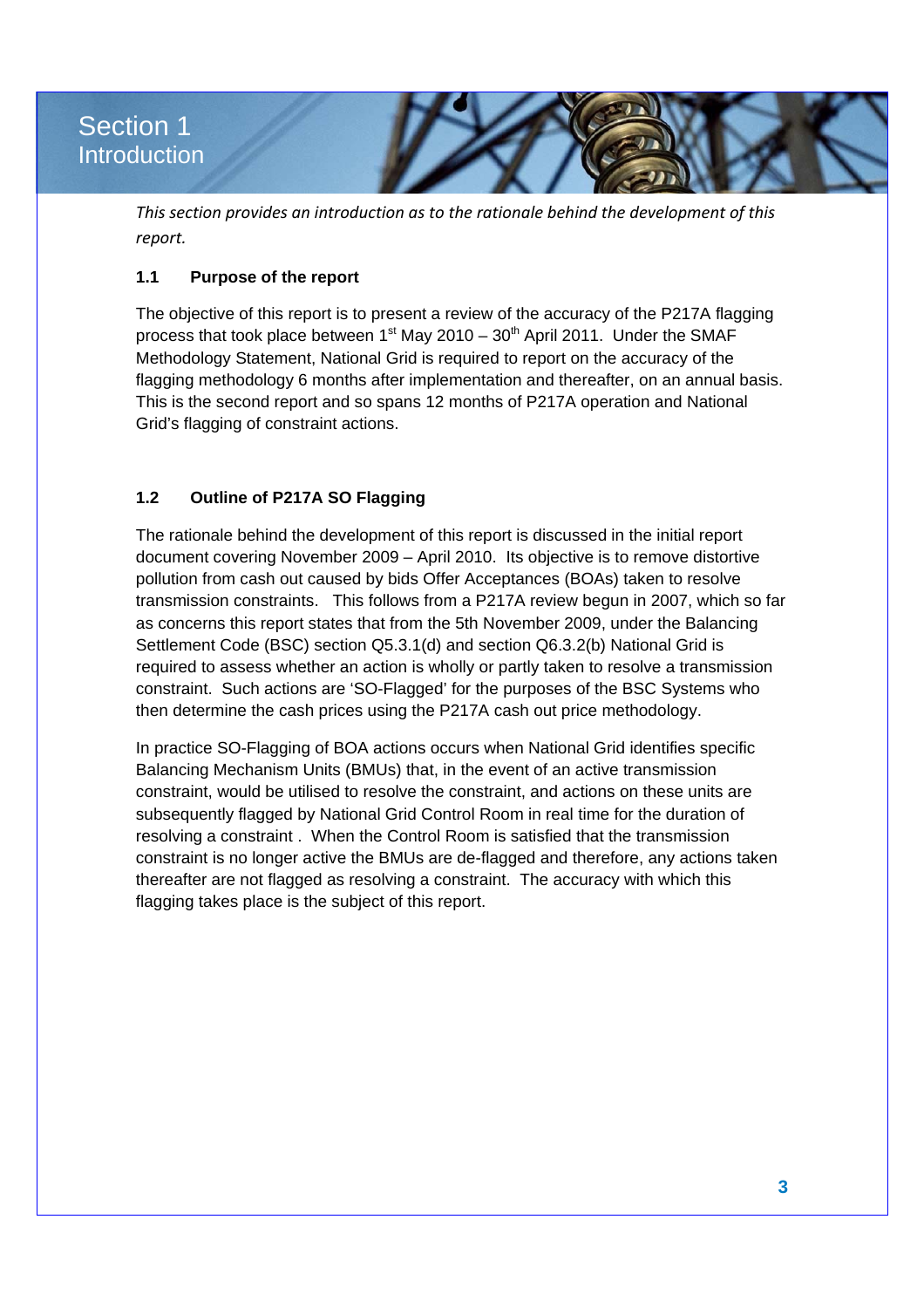#### **1.3 P217A Flagging Assessment Methodology**

National Grid uses a number of different processes to assess the accuracy of the Control Room Flagging process and identify potential periods where errors may have occurred. Below we outline the 3 main processes used in determining the accuracy.

#### *Data Inquiry Report.*

Used in the event of the Control Room becoming aware that the flagging of constraint BOAs has been incorrectly set in real time. The Control Room can raise a Data Inquiry report (DIR) to note the discrepancy. 78 DIRs were recorded in this annual review period (53 in initial 6 month report).

#### *Post Event Cross Reference (Working Day +1)*

Since the introduction of flagging in November 2009, a procedure has been in place to review the accuracy of flags that works by cross-checking the units identified by P217A flags against the manual process that allocates Constraint Costs undertaken for BSIS reporting. This process takes place on a workingday +1 basis, in which BOA actions are analysed against various operational reports and if taken to resolve a constraint they are 'tagged' with a constraint cost marker ('BSIS SUPERBAAR Constraint Cost Tagging'). Apparent differences between the P217A flagging and SUPERBAAR tags are reviewed with the Control Room as necessary to better determine the correct P217A flags & BSIS tags.

A high correlation between the P217 Flagging and the SUPERBAAR Constraint Tagging is expected but it should be noted that differences between the two mechanisms do exist due to the different criteria that apply for flagging under SMAF and tagging under BSIS SUPERBAAR: - in particular relating to;

- The treatment of actions that resolve both constraint and margin issues, these being flagged under P217A but not seen as an additional cost under BSIS as they are required for margin; in which case they would carry a P217A flag but no SUPERBAAR tag.
- Differences due to other anomalies such as the running of units for Black Start security; such actions being neither a balancing issue nor a constraint issue and so would carry a P217A flag for cash out but no SUPERBAAR tag.

#### *Post Event Periodic Review*

A period-by-period analysis of P217A performance is done on a weekly basis at week +1, in which P217A flagging & SUPERBAAR tagging is cross-matched so as to give an indication of incorrect, under/ over-tagging and missing flagging/tagging issues. This picks up on any data which may have been missing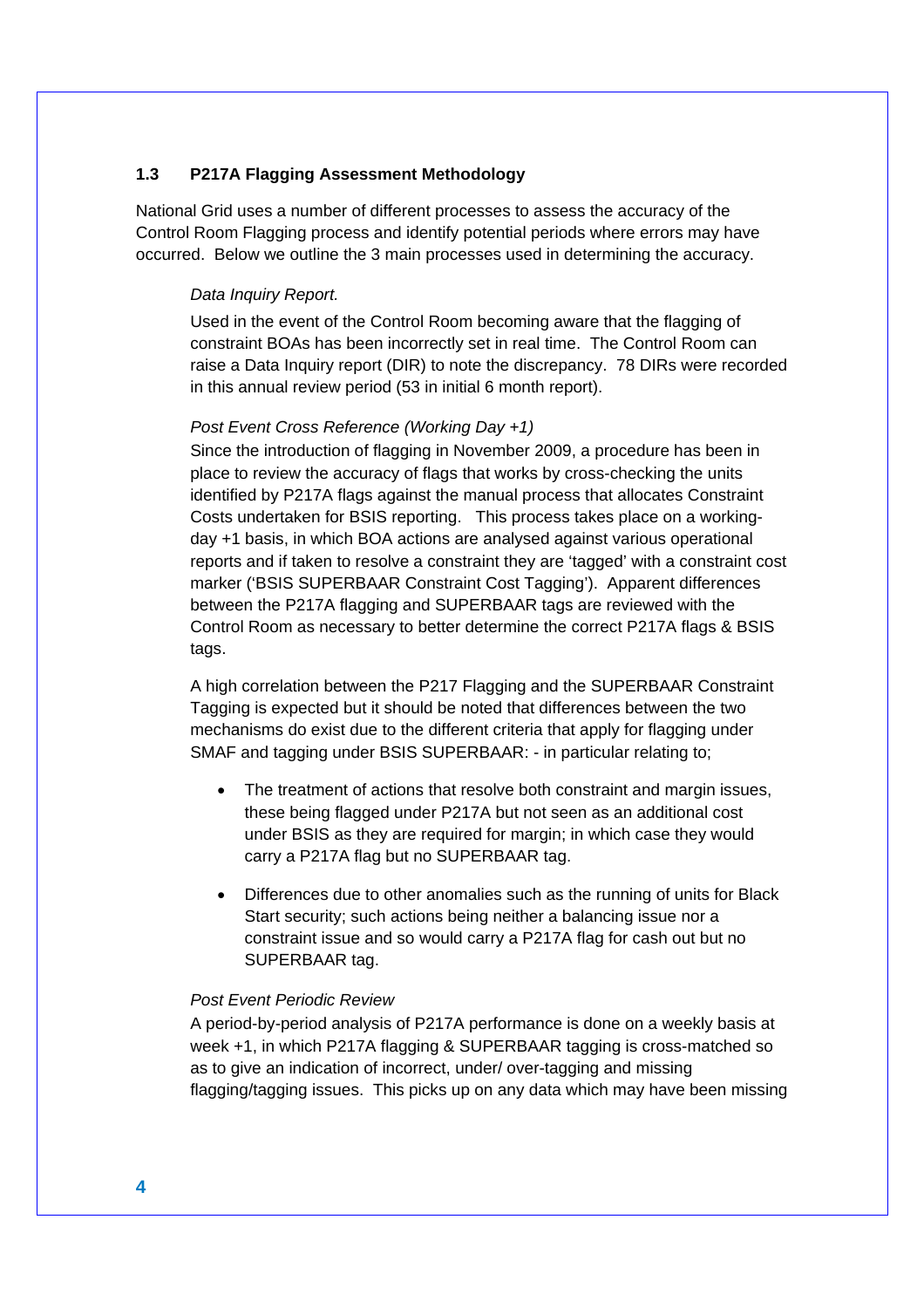or late at the time of the Post Event Cross Reference above. This review is written up and is shared with Control staff for any learning points that may arise.

Since the initial report both the Post Event Cross Reference and Post Event Periodic Review processes have been strengthened by the creation of tools that provide clarity on bid and offer actions by BMU and half hour periods. These enable errors to be identified more easily. The process is further strengthened by a monthly performance report for control staff.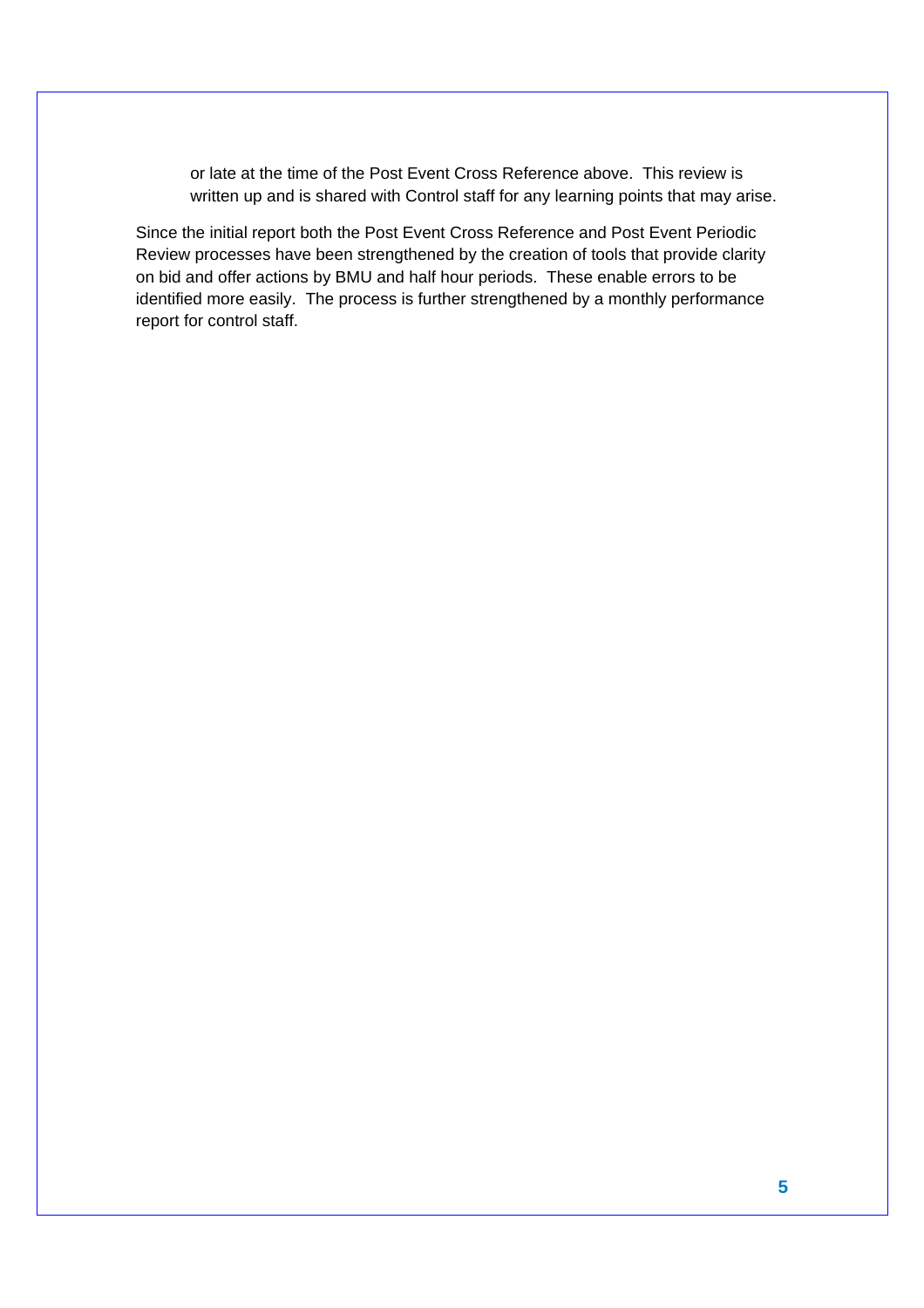Section 2 Flagging Accuracy

#### **2.1 Overall Statistics**

During the 12 months May 2010 – April 2011, 24,814 BOAs were flagged under the P217A criteria out of the total 378,913 BOAs accepted, equating to approximately 6.55% of the total actions. The distribution of these actions are tabulated and charted below. The number of half-hour periods in the twelve-month review was 17,520, of which 7,554 periods had BOA actions that were P217A flagged (43%).

| <b>Month</b>                          | <b>Total Number of</b> | <b>Number of BOAs</b> | % Flagged to P217 |  |
|---------------------------------------|------------------------|-----------------------|-------------------|--|
|                                       | <b>BOAs</b>            | P217A Flagged         |                   |  |
| May - 2010                            | 29,060                 | 4,478                 | 15.41%            |  |
| <b>Jun-10</b>                         | 30,364                 | 1,765                 | 5.81%             |  |
| <b>Jul-10</b>                         | 32,652                 | 4,055                 | 12.42%            |  |
| Aug-10                                | 27,019                 | 553                   | 2.05%             |  |
| Sep-10                                | 31,671                 | 3,307                 | 10.44%            |  |
| Oct-10                                | 35,887                 | 3,027                 | 8.43%             |  |
| <b>Nov-10</b>                         | 33,126                 | 1,233                 | 3.72%             |  |
| Dec-10                                | 31,578                 | 179                   | 0.57%             |  |
| <b>Jan-11</b>                         | 32,135                 | 946                   | 2.94%             |  |
| Feb-11                                | 31,557                 | 2,011                 | 6.37%             |  |
| Mar-11                                | 32,502                 | 890                   | 2.74%             |  |
| Apr-11                                | 31,362                 | 2,370                 | 7.56%             |  |
| Number of BOAs Flagged to P217 in May |                        |                       |                   |  |
| 2010 - Apr 2011:                      |                        | 24,814                | 6.55%             |  |
| All BOAs accepted                     | 378.913                |                       |                   |  |

The chart below illustrates the days in which actions were P217A flagged. The flagged actions are shown in red with the overall count of actions shown in blue. It can be seen that constraint actions (red) generally occur across a number of days due to the constraint being active over an outage period that may last for a week or possibly longer.

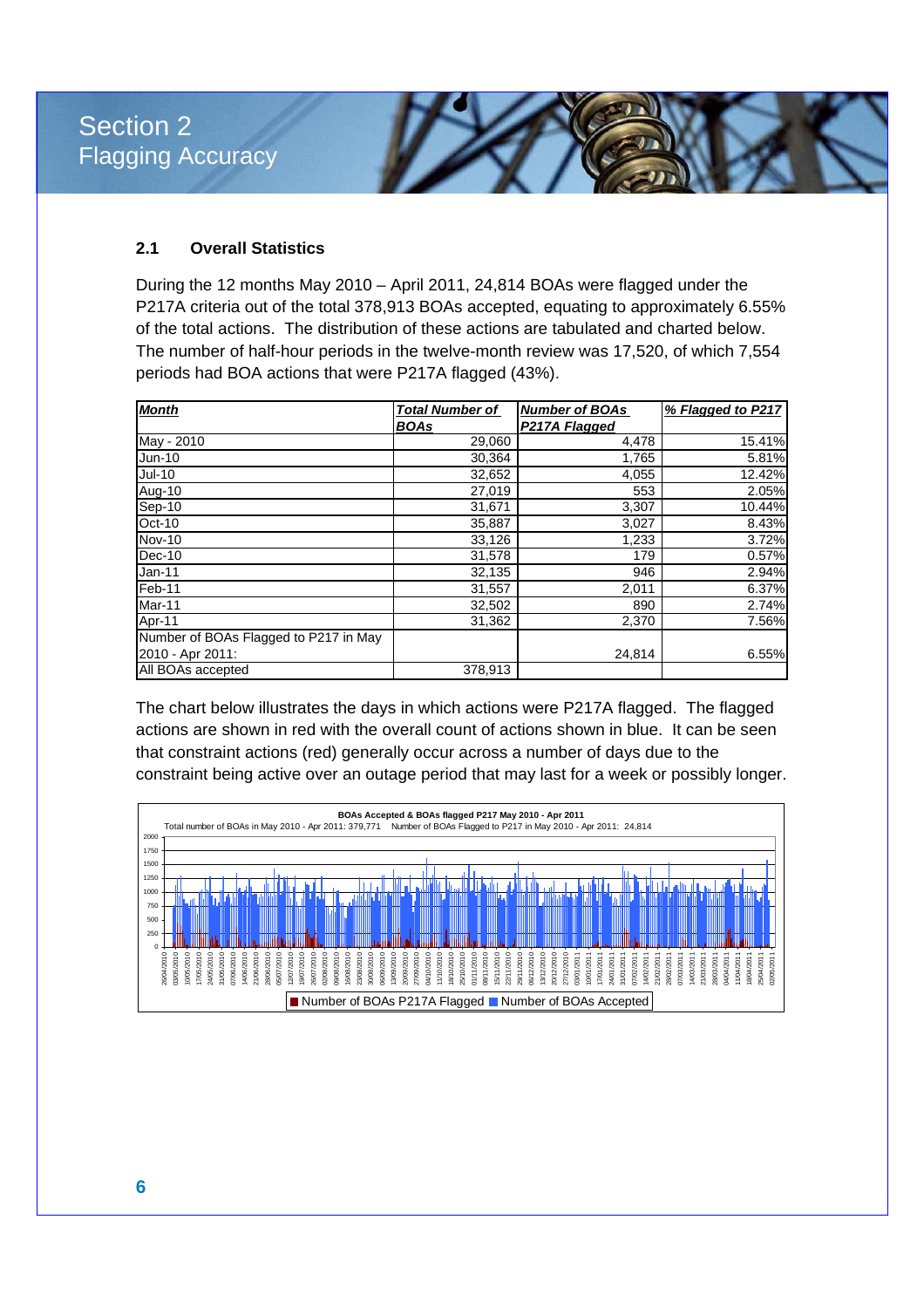## **2.2 Flagging Errors Known in Real Time**

As mentioned in Section 1.2 above, P217A flags are applied by Control staff in real time while balancing the system. This is a manual task and occasionally flags are misapplied, often reflecting higher levels of workload in Control at the time. When such an error is realised within Control timescales it is logged though a Data Inquiry Report (DIR). 78 DIRs were raised in the 12 month. These reports may cover several BOA actions on one or more BMU generator units.

| Month                        | Number of Data         |
|------------------------------|------------------------|
|                              | Inquiry reports raised |
|                              | due to P217 errors     |
| May-10                       | 5                      |
| $Jun-10$                     | 0                      |
| <b>Jul-10</b>                | 12                     |
| Aug-10                       | 5                      |
| Sep-10                       | $\overline{4}$         |
| Oct-10                       | 5                      |
| <b>Nov-10</b>                | 10                     |
| Dec-10                       | 1                      |
| Jan-11                       |                        |
| Feb-11                       | 11                     |
| Mar-11                       | 3                      |
| Apr-11                       | 15                     |
| $\overline{\mathsf{T}}$ otal | 8                      |

The chart below shows the number of half-hour periods in which BMU generator units were reported as mis-flagged.



Most errors resulted from not applying P217 flags – 'under-flagging' (as opposed to 'over-flagging' by leaving flags on or incorrect actions). The greatest occurrence was on 28/11/2010 when the flagging of Fiddlers Ferry units 3 & 4 was missed during the early morning and may have had an impact on prices in 11 periods. This incident is further investigated in Section 3 below, together with those of 27/5/2010, 12/08/2010, 20/08/2010 & 12/11/2010. However, neither the number DIRs, nor the count of periods affected are indicators of the magnitude of potential impact on Cashout. Impact on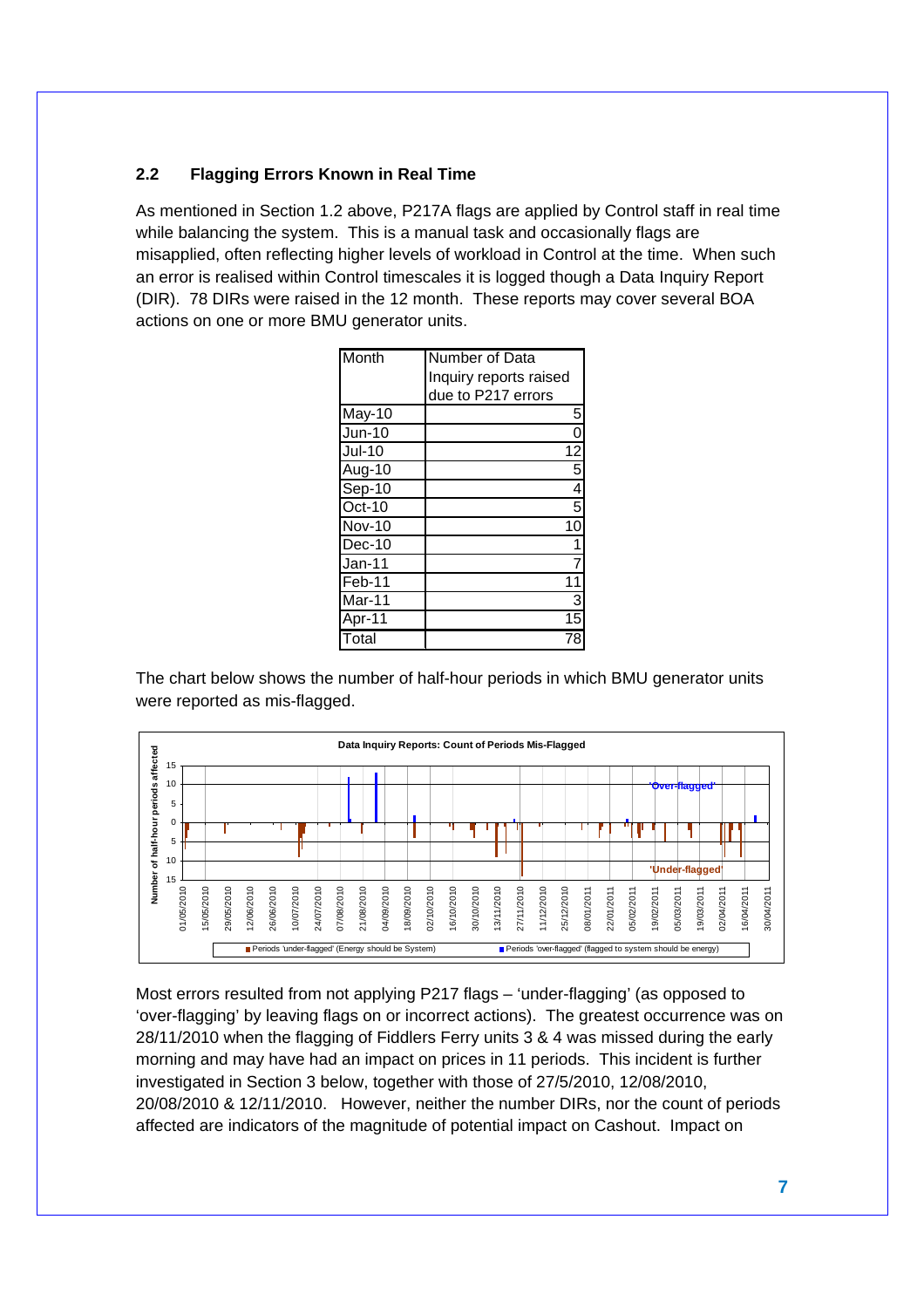Cashout will be dependent on prices and volumes involved in context of the prices and volumes of all BOAS at the time.

## **2.3 Assessment of P217A Flagging Accuracy by Cross Reference to SUPERBAAR Constraint Tagging**

As in the Initial report, the primary method for assessing accuracy is by cross referencing the P217A flagging against the BSIS SUPERBAAR constraint cost tagging process (see section 2 above). This considers how BOAs are spread across their respective half-hour periods; 'BOA.Period Actions' are defined as a BOA, which may spread over several half hour periods, and the periods that they affect. Four categories result:

- 1. 'Energy' Periods where there was no P217A flagging or actions tagged under the BSIS SUPERBAAR process.
- 2. BOA.Period actions that tally under both P217A flagging and the BSIS SUPERBAAR tagging process (P217A = SUPERBAAR 'Constraint' actions)
- 3. BOA.Period action where P217A flags have no corresponding SUPERBAAR tag (legitimate system/margin actions with both P217A flags and SUPERBAAR tags correctly set, or possible P217A over-flagging errors or SUPERBAAR under-tagging errors)
- 4. BOA.Period actions tagged by SUPERBAAR but with no P217A flag (possible P217A under-flagging errors / SUPERBAAR over-tagging errors)

| Summary of BOA. Period Action Flagging May 2010 to end Apr 2011                                                                            | Totals  | As % of all<br><b>BOA.Period</b><br><b>Actions</b> | As % of<br><b>BOA.Periods</b><br><b>Flagged or</b><br><b>Tagged</b> |
|--------------------------------------------------------------------------------------------------------------------------------------------|---------|----------------------------------------------------|---------------------------------------------------------------------|
| Number of BOA. Period Actions                                                                                                              | 782.887 | 100.00%                                            |                                                                     |
| BOA. Period actions assigned to Energy (not P217A 'system' nor<br>SUPERBAAR 'constraint')                                                  | 715.400 | 91.38%                                             |                                                                     |
| BOA. Period actions that tally under both P217A flagging and the BSIS<br>SUPERBAAR tagging process (Constraint actions)                    | 59,987  | 7.66%                                              | 89.71%                                                              |
| BOA. Period action with P217A flags, but no SUPERBAAR tag (legitimate<br>system / margin / possible P217A over-flagging / SUPERBAAR under- | 4.245   | 0.54%                                              | 6.35%                                                               |
| BOA. Period actions tagged by SUPERBAAR but with no P217A flag<br>(Possible P217A under-flagging / SUPERBAAR over-tagging)                 | 2,636   | 0.34%                                              | 3.94%                                                               |
| Total BOA. Periods with P217A Flag or SUPERBAAR tag (Flagged or<br>Tagged)                                                                 | 66,868  | 9.35%                                              | 100.00%                                                             |

The cross-reference of these gives the results tabulated below:

The table shows that of the 782,887 BOA.Period actions within the assessment period, 64,232 had P217A flags (59,987 + 4,245 , 8.20%).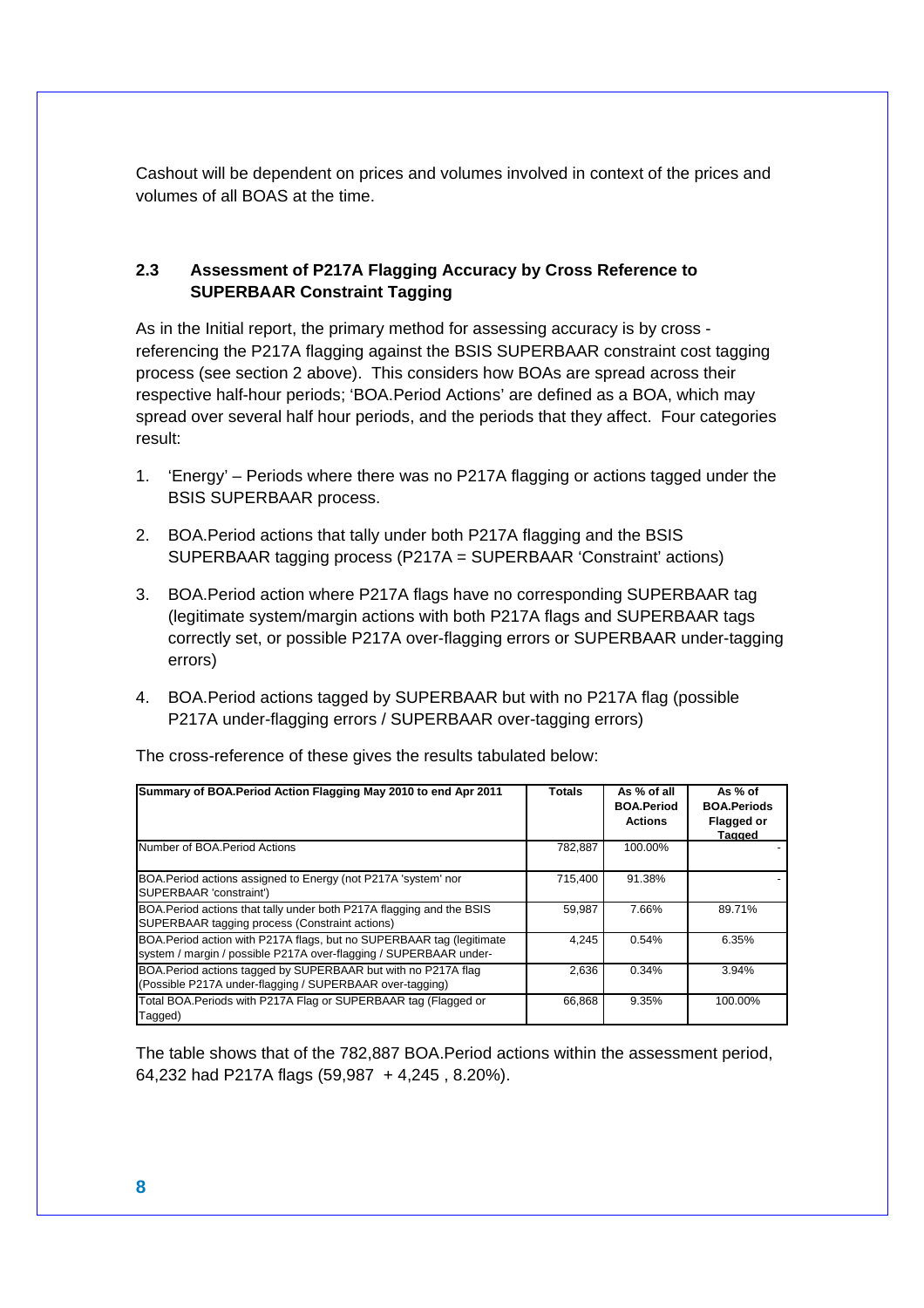Of the total number of BOAs.Period Actions taken:

- 91.38% were allocated as Energy actions [Initial report 88.82%]
- 7.66% were allocated as Constraint actions [Initial report 8.56%]
- 0.54% of all actions had P217A flags but no corresponding SUPERBAAR tag. [Initial report 1.61%]. This figure is after adjustment to remove occasions of known legitimate mismatches arising from black start instructions on 25 days in the review period, accounting for 274 BOAs and 619 BOA.Periods.
- 0.34% of overall actions had a SUPERBAAR tag with no corresponding P217A flag [Initial report 1.00%]

**Overall potential inaccuracy** is a maximum of 0.88% of overall actions (0.54% P217A flags no SUPERBAAR tags + 0.34% SUPERBAAR tags no P217A flags) [Initial report 2.6%]

Above is the accuracy of P217A actions as a percentage of overall actions. The accuracy of the actions taken for constraints based on the set of 66,868 actions that could be considered appropriate system actions under either P217A or SUPERBAAR:

- 89.71% were in agreement as assigned to Constraint [Initial 76%]
- 6.35% had an element of difference due to treatment as Margin by SUPERBAAR, possible P217A over-flagging or SUPERBAAR undertagging [Initial 14%]
- 3.94% had an element of difference due to possible P217A underflagging, or SUPERBAAR over-tagging [Initial 9%]

A breakdown of the summary figures on a week by week basis is set out in the Indication of P217A Accuracy chart below. The profiles are in reasonable agreement with the chart of BOAs Accepted & BOAs Flagged in 2.1 above*.*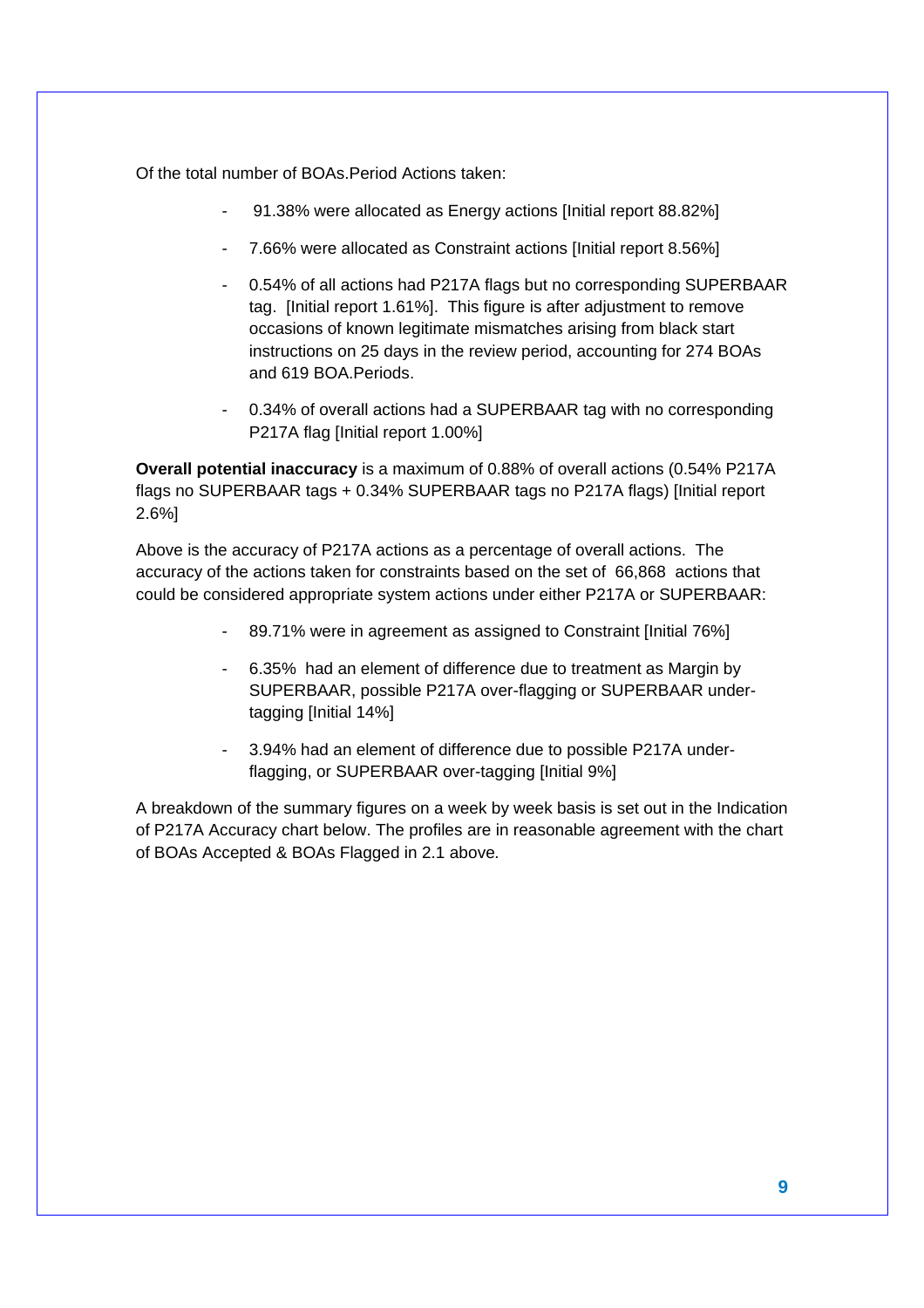

**10**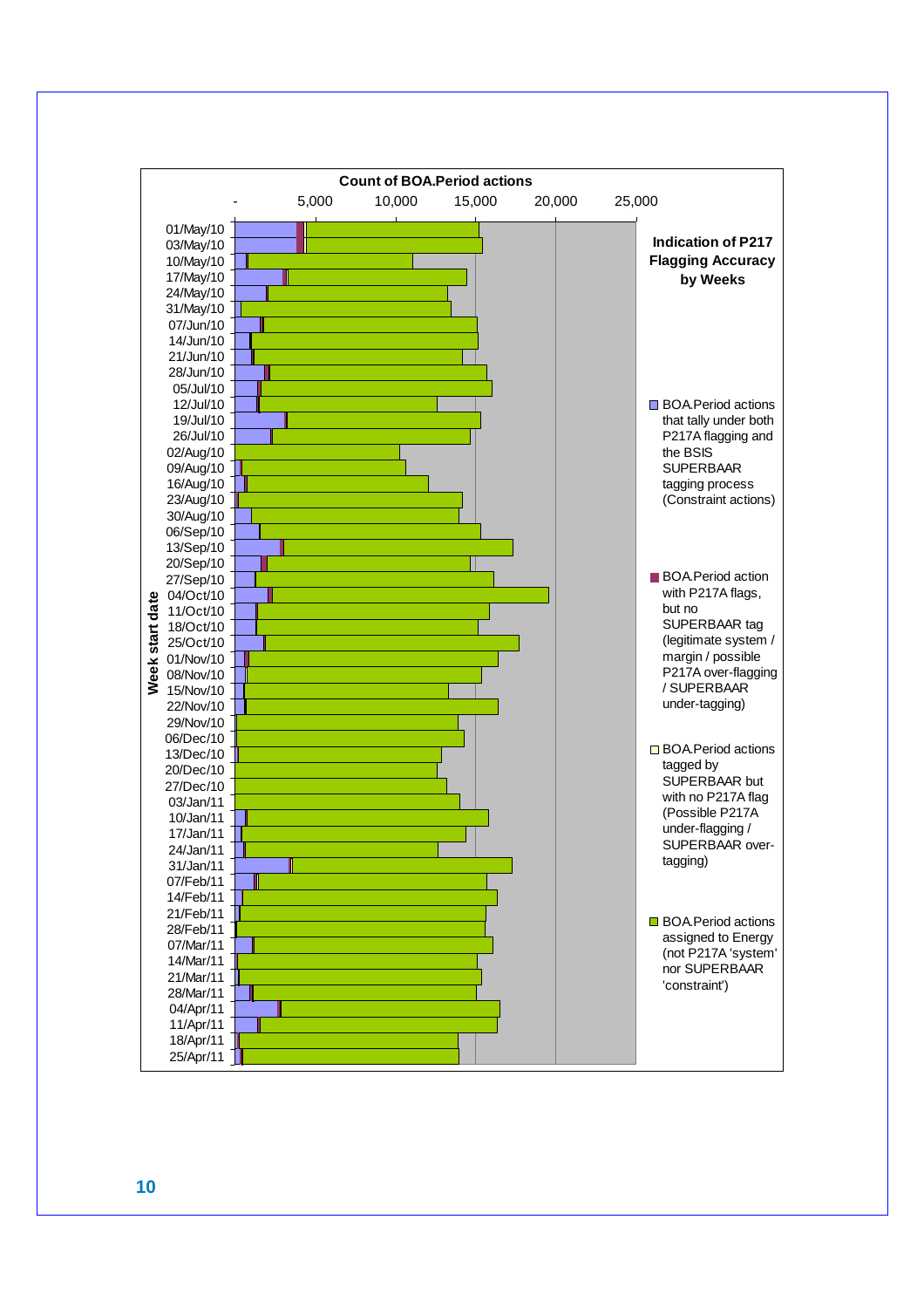## **2.4 Discrepancies Interpretation Discussion**

Behind the figures presented above lie:

- Legitimate discrepancies (System reasons that are not Constraint reasons and not already accounted for in the data)
- 'Straggler mismatch' noise error because P217A data flags the discrete BOAs whereas the SUPERBAAR system tags are in the form of discrete half hour periods and so an action fitting into one time pigeonhole in one system may fit a slightly different one in the other.
- Flagging & Tagging errors on behalf of Control or BSIS.

The chart below illustrates the number of BOA.Period Actions in which P217A flags and/or BSIS tags were applied in each week of the year in review (the blue, red & yellow areas in chart above). The percentage error is given in the form of 'volume weighted average' because a simple percentage of number of BOA actions gives a distorted view. (The 'error' difference can be greatest on days when the underlying volume of BOA.Period Actions is small, simply because the 'straggler mismatch' noise tends to dominate).



It can be seen that the 4 week rolling average of under-flagging and over-flagging errors generally lie below 10% and frequently below 5% of any actions flagged or tagged. The volume weighted average over the entire 12 month period is:

Tagged by SUPERBAAR not by P217 flags (under-flag) 4.2%

Flagged by P217 not by SUPERBAAR (over-flag) 5.9%

These are believed to be good performance figures when one considers that they contain a background 'noise' and that flagging is applied in real time in an active control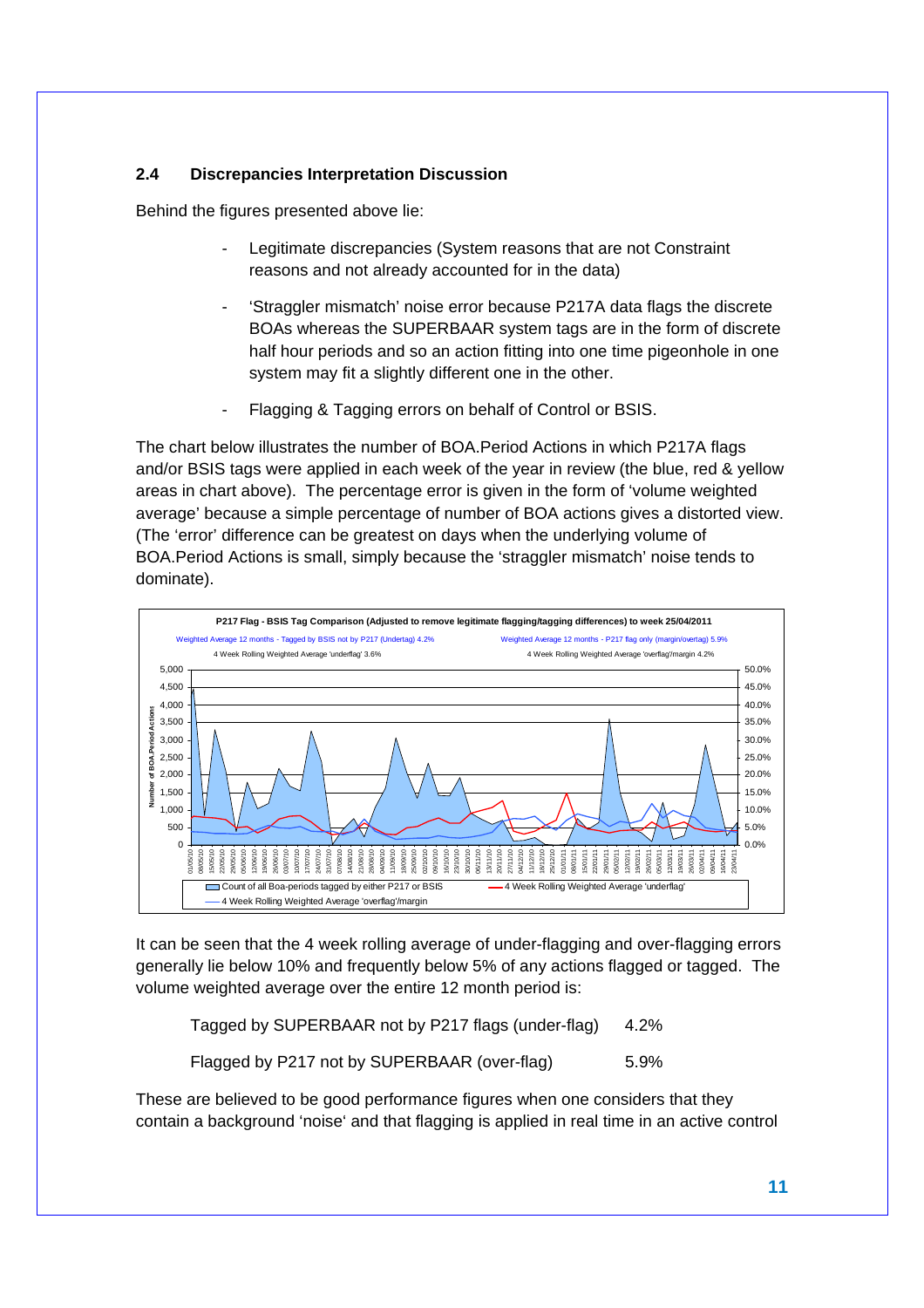room via a manual process, under circumstances where System conditions can be changing rapidly.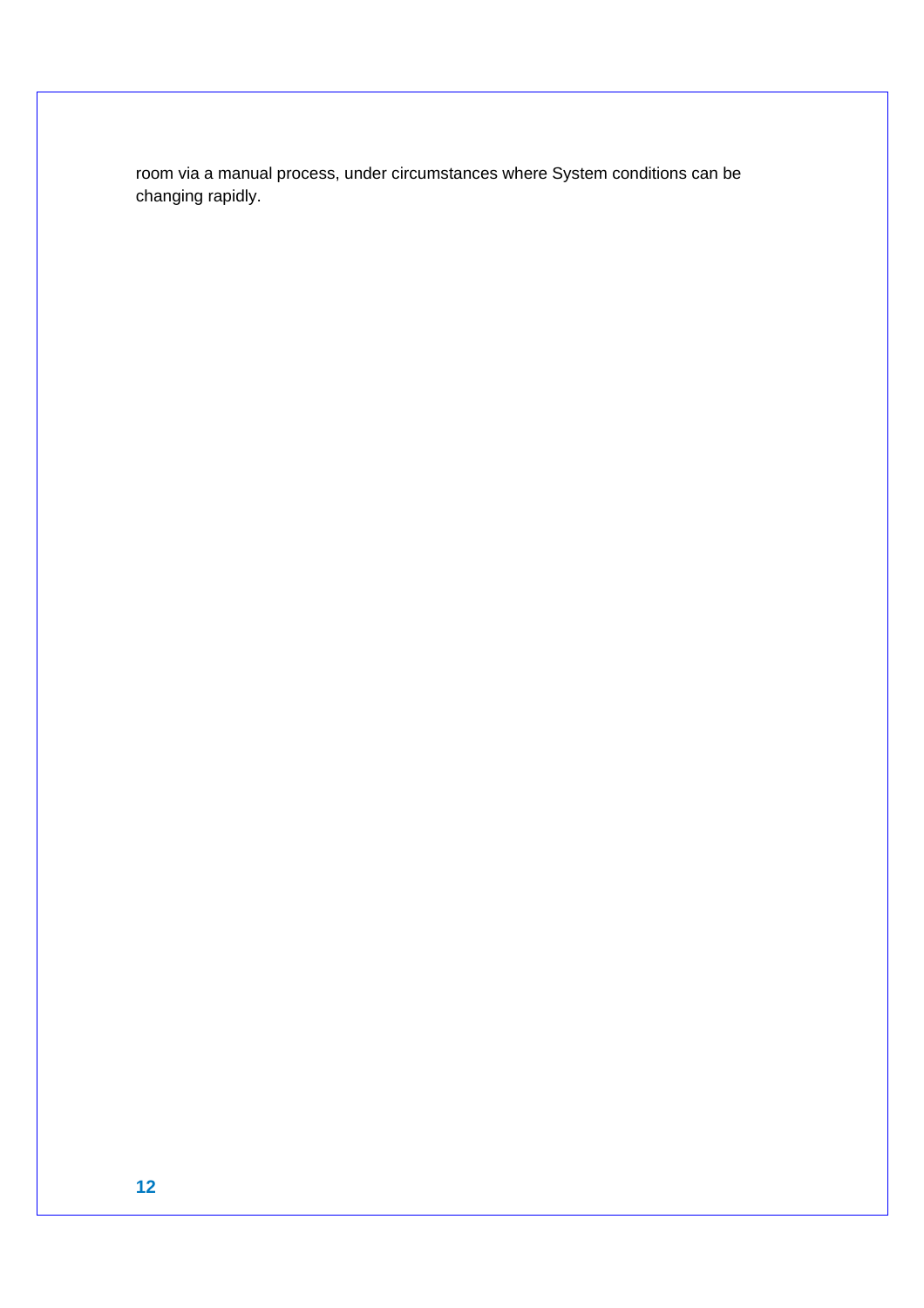# Section 3 **Materiality**

### **3.1 Materiality of Inaccuracies**

An initial inspection of the discrepancies around P217 flag setting during the 12 months revealed few occurrences where there would have been anything but a limited or zero effect on cash out prices.

Incidents where P217A flagging may have had a material effect on Cashout were subjected to further scrutiny and re-run through the Elexon price calculation system with flags adjusted to determine what difference, if any, resulted. The incidents for re-run were selected from the DIRs in Section 2 together with other mis-flaggings that were revealed by this review where the plant and actions were judged to have potential impact. These are tabulated below.

| Date       | Issue                                                                                                                                                                                                                        | Period<br>numbers<br>where<br>difference<br>occurs. | Original<br>system<br><b>Buy Price</b><br>£/MWh | Revised<br>System<br><b>Buy Price</b><br>£/MWh | <b>Difference</b><br><b>Buy Price</b><br>£/MWh | Original<br>in System System Sell<br>Price<br>£/MWh | Revised<br>System<br><b>Sell Price</b><br>£/MWh | <b>Difference</b><br>in System<br><b>Sell Price</b><br>£/MWh |
|------------|------------------------------------------------------------------------------------------------------------------------------------------------------------------------------------------------------------------------------|-----------------------------------------------------|-------------------------------------------------|------------------------------------------------|------------------------------------------------|-----------------------------------------------------|-------------------------------------------------|--------------------------------------------------------------|
| 27/05/2010 | COTPS1,2,4 & CDCL-1 should have been flagged. DIR.<br>Apply flags Periods 16-18                                                                                                                                              |                                                     |                                                 |                                                |                                                |                                                     |                                                 |                                                              |
| 12/08/2010 | Fidl-4 control flagged to P217 in error periods 29-41.<br>Should be energy - remove flags 29-41                                                                                                                              | 30<br>34<br>36<br>37<br>38                          | 37.66<br>41.80<br>41.49<br>41.41<br>40.34       | 37.66<br>41.80<br>41.49<br>41.41<br>40.34      |                                                | 32.72<br>31.90<br>32.03<br>30.85<br>31.28           | 31.76<br>31.68<br>30.97<br>29.69<br>30.86       | 0.97<br>0.22<br>1.06<br>1.16<br>0.42                         |
| 20/08/2010 | COCK-1, LOAN-1 should have been flagged. DIR. Apply<br>flags Periods 1-3                                                                                                                                                     |                                                     |                                                 |                                                |                                                |                                                     |                                                 |                                                              |
| 07/10/2010 | Periods 2 - 11 heavily polluted by incorrectly flagged Offers<br>on Scottish plant that picked up P217 flags which had been<br>put in place for SCOTEX. Remove flags on FIFE-1, LOAN-<br>1,2,3,4, PEHE-1 offers periods 2-11 |                                                     |                                                 |                                                |                                                |                                                     |                                                 |                                                              |
| 08/10/2010 | Periods 2 - 11 heavily polluted by incorrectly flagged Offers<br>on Scottish plant that picked up P217 flags which had been<br>put in place for SCOTEX. Remove flags on LOAN-2, 3, 4,<br>PEHE-1 offers periods 2-11          |                                                     |                                                 |                                                |                                                |                                                     |                                                 |                                                              |
| 03/11/2010 | Stressful day in Control due high wind volatility BOAs on<br>CRUA 1-4, FOYE-2, COCK-4 periods 34-37 flagged in<br>error. Remove flags on these actions                                                                       |                                                     |                                                 |                                                |                                                |                                                     |                                                 |                                                              |
| 12/11/2010 | FIDL-1, 2, 3, 4 units over periods 40-46 should have been<br>flagged for GMERSYP2. DIR. Apply flags to these BOAs<br>periods 40-46                                                                                           |                                                     |                                                 |                                                |                                                |                                                     |                                                 |                                                              |
| 28/11/2010 | FIDL-3 & 4 flags missed should have been flagged system<br>for FIDFEX periods 1-11. DIR                                                                                                                                      | ٠                                                   |                                                 |                                                |                                                |                                                     |                                                 |                                                              |
| 28/02/2011 | Offers on Sloy flagged in export constraint periods 32-36<br>Remove flags                                                                                                                                                    |                                                     |                                                 |                                                |                                                |                                                     |                                                 |                                                              |

The table shows that of the nine sets of actions identified as having a potential impact on Cashout only those relating to the over-flagging of FIDL-4 during five half-hour periods in the afternoon of 12 August had a material effect on Cashout; the P217A flagging had the effect of distorting the System Sell Price by circa +£1 / MWh at that time. These are of the same order as those in the Initial Report. The missed P217A flags on 28/11/2010 for Fiddlers Ferry units 1 & 3 which were the subject of a DIR (Section 2.2 above) had no impact.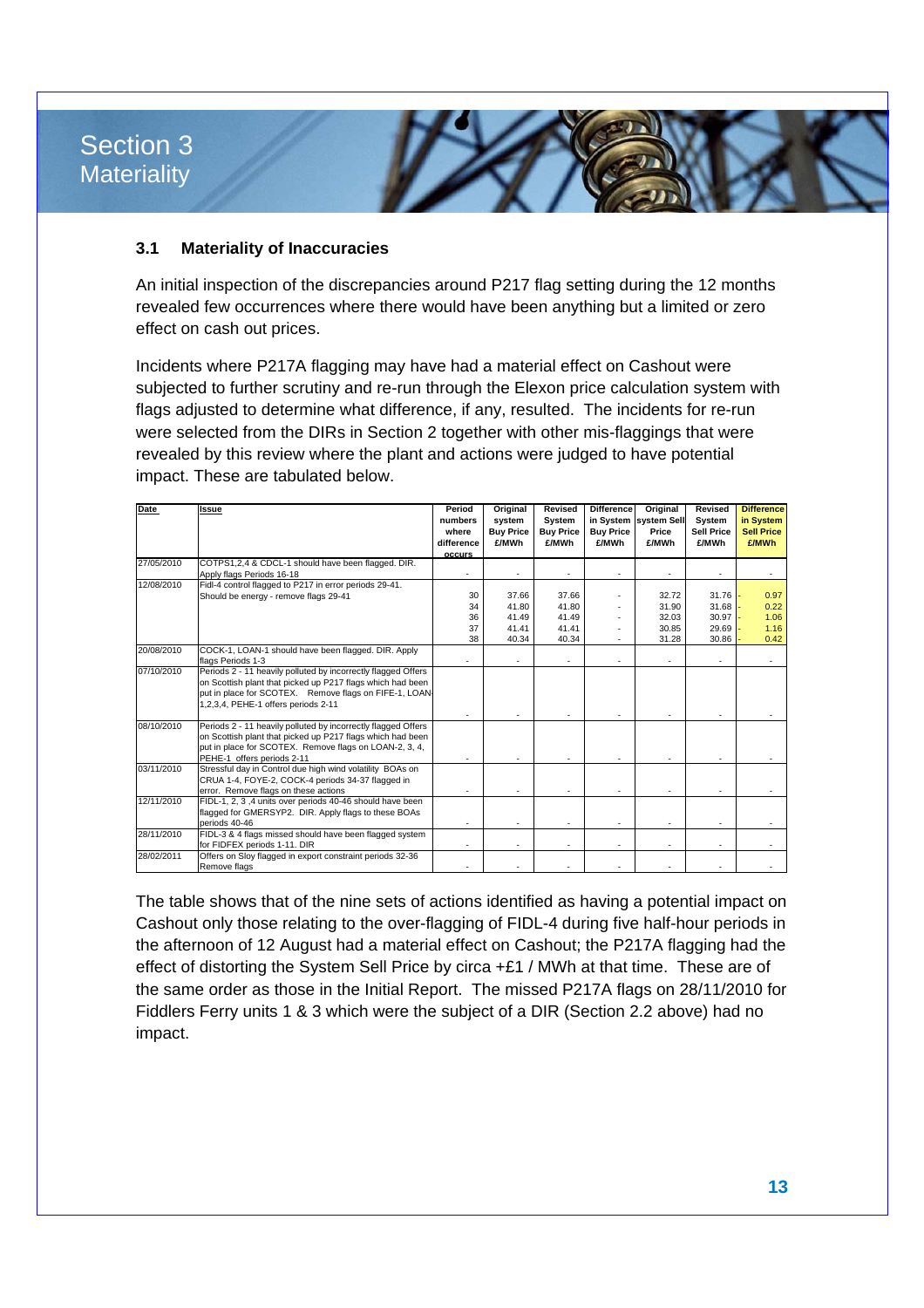## **3.2 Materiality & Flagging Accuracy Conclusion**

Section 2 concluded that over the last 12 months the average potential error in undertagging or over-tagging of those actions flagged of tagged was below 6%, and the potential inaccuracy as a percentage of all actions was 0.88%. Where errors have been identified they have been found to be of small order, they are largely the result of overflagging rather than under-flagging, and only impacted Cashout on five periods.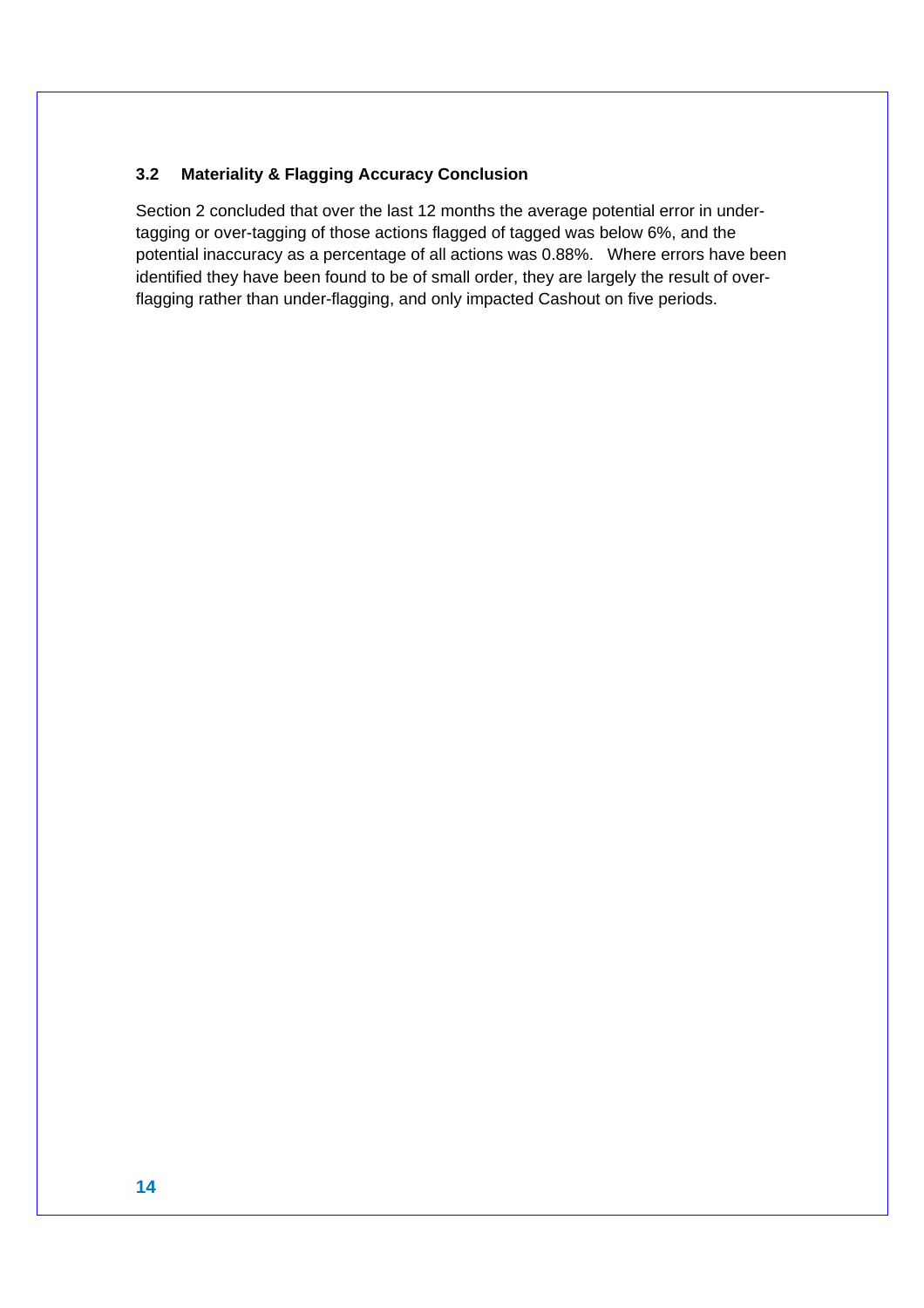#### **4 Discussion of Performance Year-on-Year**

This is the first report of P217A flagging to span a whole year. The main indications are summarised on the table below.

|                                     | Nov 2009 - April | May 2010 - Apr |
|-------------------------------------|------------------|----------------|
|                                     | 2010             | 2011           |
|                                     | In 6 months      | In 12 months   |
| <b>Number of DIRs raised</b>        | 53               | 78             |
|                                     |                  |                |
| Number of BOAs Flagged to P217      | 15,345           | 24,814         |
| % flagged to P217A                  | 8.14%            | 6.55%          |
|                                     |                  |                |
| <b>Number of BOA.Period Actions</b> | 377,574          | 782,887        |
| % assigned to energy                | 88.82%           | 91.38%         |
| % P217A & SuperBaar agree           | 8.56%            | 7.66%          |
| % P217 flags, not SuperBaar tags    | 1.61%            | 0.54%          |
| % SuperBaar tags, not P217 flags    | 1.00%            | 0.34%          |
|                                     |                  |                |
| Overall potential inacuracy         | 2.60%            | 0.88%          |

It can be seen that the number of Bid Offer acceptances (BOAs) flagged to P217 in the full year was around 60% more than in the first six months of the scheme. Such differences can be expected as the dynamics of managing the system are changeable, for example; resolving constraints by other methods than BOAs (e.g. by contracts or intertrips), taking fewer BOAs but each over longer periods, the different stresses on the system over winter and summer with the impact that system outages may then make and variation of the level of system outages in one year to the next as driven by the Grid's system maintenance and investment plan.

By all measures P217A Flagging accuracy performance over the 12 months in this review has improved over that of the initial six months. This has been due to the bedding in of various processes, diligence and the introduction of various measures to increase the robustness of P217A monitoring and assessment.